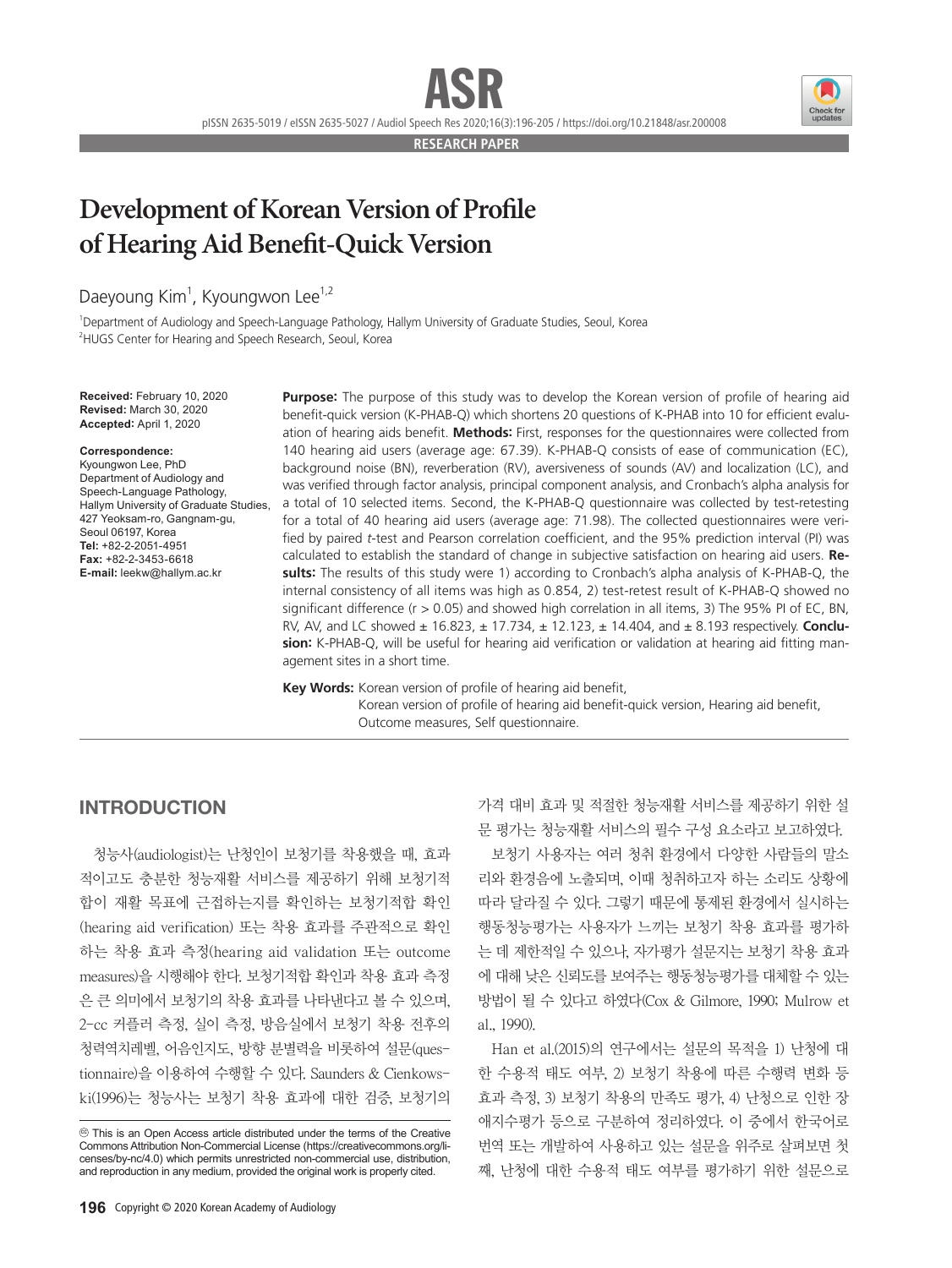보청기의 착용과 상담에 대한 효용성을 분석하기 위해 24개 문 항으로 구성한 attitudes toward loss of hearing questionnaire (Saunders & Cienkowski, 1996)가 있으며 Kim et al.(2011)이 설문을 번역하였으나, 번역 문항에 대한 검증 과정이 없었다. 둘 째, 보청기 착용에 따른 수행력 변화 등 효과 측정을 위한 설문 으로는 4개의 청취 환경 범주에서 총 24개의 문항으로 구성한 abbreviated profile of hearing aid benefit (APHAB) (Cox & Alexander, 1995)이 있으며, Kim et al.(2016)은 APHAB의 범 주에서 방향성(localization)을 추가하여 총 20개의 문항으로 구성한 한국어 버전 Korean version of profile of hearing aid benefit (K-PHAB)으로 개발하였다. 셋째, 보청기 착용의 만족 도를 평가하기 위한 설문은 7개의 문항으로 구성한 international outcome inventory-hearing aid (IOI-HA) (Cox & Alexander, 2002)가 있으며, Chu et al.(2012)은 이를 한국어로 번 역하고 검증하여 Korean version of IOI-HA를 개발하였다. 16 개의 문항으로 구성한 Dillon et al.(1997)의 client oriented scale of improvement (COSI)가 있으며, Kim et al. (2018)이 Korean version of COSI로 개발하였다. 16개의 상황으로 구성 한 Cox & Alexander(1999)의 satisfaction with amplification in daily life (SADL)를 Kim et al.(2018)이 한국어로 번역하고 검증한 Korean version of SADL이 있다. 그리고 24개의 문항 으로 구성한 Ventry & Weinstein(1982)의 hearing handicap inventory for the elderly (HHIE)는 Ku & Kim(2000)이 한국 어로 번역하여 검증하였다.

위에서 나열한 설문의 문항 수는 적게는 7개, 많게는 24개로 구성하였다, 그러나 Saunders & Cienkowski(1996)는 자가설 문평가는 보청기 사용자의 관점을 반영하고 제한된 환경에서 실행되는 행동청능평가를 보완하기 때문에 유용하지만, 행동 청능평가와 비교할 때 설문평가 방법과 작성 시간이 길어 소모 적이고 번거로운 특성이 있어 임상적으로 활용도가 낮은 경향 이 있다고 하였다. 또한 Davis(2003)와 Kochkin(2010)은 보청 기 사용자의 대부분이 55세 이상이라고 하였는데 이는 국내에 서도 크게 다르지 않다. 노화가 진행되면 중추청각 기능과 인지 기능이 저하되고, 활동이 줄어들며 우울증이 나타나(Poon, 1985) 스스로 설문지 문항을 이해하고 평가하는 데 소요되는 시 간은 더욱 늘어날 수 있다고 하였다.

이에 본 연구에서는 보청기적합 현장에서의 활용도를 높일 수 있도록 10개의 문항으로 구성한 한국어판 축약보청기이득 평가 설문(Korean version of profile of hearing aid benefitquick version, K-PHAB-Q)을 개발하고자 하였다. 개발 내용 을 구체적으로 살펴보면 설문 시간을 10분 내외로 줄일 수 있 으면서, K-PHAB의 임상적 효용성을 유지할 수 있도록 ease of communication (EC), background noise (BN), reverberation (RV), aversiveness of sounds (AV), localization (LC)의 5개 범주당 2개의 설문으로 축약하였다. 아울러 K-PHAB-Q의 검 사-재검사 신뢰도를 통한 범주별 95% 예측 구간(prediction interval)을 구하여 보청기 착용으로 인한 핸디캡의 유의미한 기 준을 제시하고자 하였다.

#### MATERIALS AND METHODS

#### 연구 대상

#### K-PHAB-Q 문항 선정 대상자

K-PHAB 설문 수집에는 보청기를 사용하고 있는 140명의 대상자가 참여하였으나, 모든 문항에 빠짐없이 작성하고 설문 지에 정확하게 응답한 대상자 105명(남성 47명, 여성 58명)의 설문을 대상으로 하였다. 대상자의 평균 연령은 67.39세(연령 범 위: 21~93세)이고, 편측 보청기 사용자는 62명, 양측 보청기 사 용자는 43명이었다. 전기 음향학적 보정을 시행한 청력검사기 Aurical Aud (Natus Medical Inc., Taastrup, Denmark)와 TDH-39(Telephonics, Farmingdale, IL, USA) 헤드폰을 이용 하여 방음실에서 순음청력검사를 실시하였다. 대상자의 평균 순음역치평균은 좌측이 52.86 dB HL (표준편차: 13.85), 우측 이 54.38 dB HL (표준편차: 13.95)이었다. 모든 대상자는 보청 기의 전기음향적 조절을 완료하여 추가적인 조절을 원하지 않 는 사람으로 평균 보청기 사용 기간은 30.64개월이었으며, 하루 평균 보청기 사용 시간은 4시간 이상으로 평균 9.24시간이었다.

#### K-PHAB-Q의 검사-재검사 대상자

검사-재검사 신뢰도 검증을 위해 보청기를 3개월 이상, 하루 평균 4시간 이상 착용하고 있는 자로 총 40명(남성 22명, 여성 18 명)을 설문 대상으로 하였다. 대상자의 평균 연령은 71.98세(연령 범위: 31~88세)이고, 단측 보청기 사용자는 17명(좌측 6명, 우측 11명), 양측 보청기 사용자는 23명이었다. 대상자의 좌측 귀 평균 순음역치평균은 63.17 dB HL (표준편차: 14.08), 우측 귀는 60.67 dB HL (표준편차: 12.97)이었다. 평균 보청기 사용 기간은 29.73 개월이었고 일일 평균 사용 시간은 9.80시간이었다(Table 1).

#### 연구 절차

#### K-PHAB-Q 문항 선정

연구에 사용된 K-PHAB 설문지는 Kim et al.(2016)이 검사-재검사 신뢰도 검사를 위해 사용한 설문지 A형을 사용하여 작 성하게 하였다. 설문 전 연구 대상자들에게 연구의 목적, 방법 및 절차에 대해 충분하게 설명하고, 자발적인 참여 동의를 구한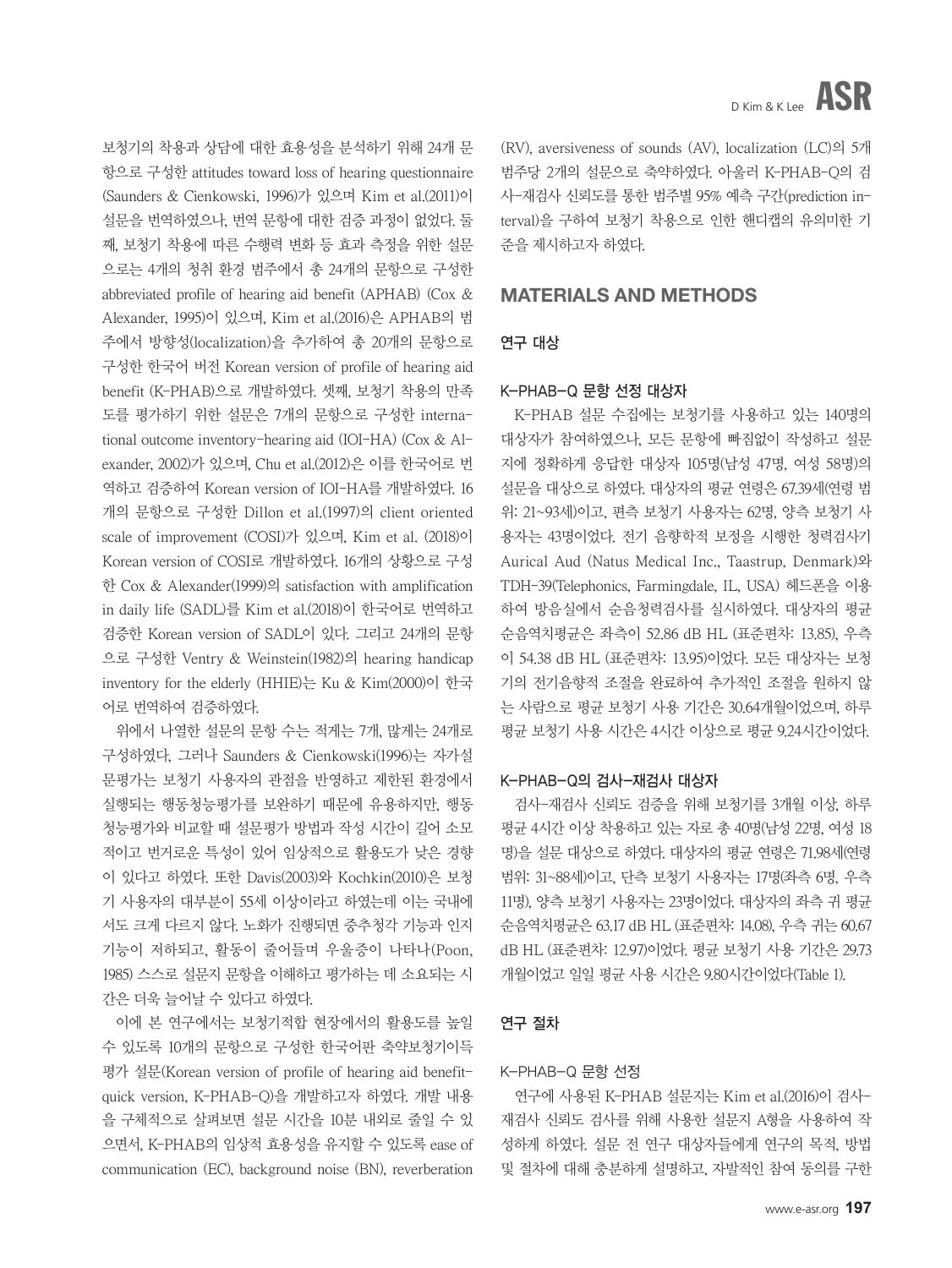|      |       | PTA (dB HL) |       |                                            |                              |  |
|------|-------|-------------|-------|--------------------------------------------|------------------------------|--|
|      | Age   | Left        | Right | Duration of hearing aid experience (month) | Daily hearing aid use (hour) |  |
| Mean | 71.98 | 63.17       | 60.67 | 29.73                                      | 9.80                         |  |
| SD   | 1.73  | 14.08       | 12.97 | 27.54                                      | 2.89                         |  |

**Table 1.** Average ages, PTAs, experience and daily using time of subjects for test-retest reliability

PTA: pure tone average of hearing threshold level of 500, 1,000, and 2,000 Hz, SD: standard deviation

후 연구에 참여하게 하였다. 그리고 설문은 순음청력검사를 마 친 후 건강상의 이유로 직접 작성하지 못하는 경우(17명)를 제 외하고 모두 설문지를 직접 작성하도록 권유하였다.

#### K-PHAB-Q의 검사-재검사 신뢰도

검사-재검사는 축약한 K-PHAB-Q (Appendix 1)의 설문으 로 시행하였으며, 학습 효과를 줄일 수 있도록 설문을 무작위 로 배치한 형식 A (Appendix 2)와 형식 B (Appendix 3)로 구 성하여 검사-재검사 설문에 사용하였다. 검사-재검사는 K-PHAB-Q 문항 선정과 동일한 장소에서 시행하였으며, 각 검사 간의 평균 기간은 15.65일(검사 간격: 15~17일)이었다.

#### 통계 분석

K-PHAB-Q의 문항은 수집한 설문은 요인 분석(factor analysis)과 주성분 분석(principal component analysis)을 배리맥 스 회전(varimax)으로 분석한 후 선정하였다. 그리고 선정한 10개 문항의 내적 일관성을 확인하기 위해 크론바흐 알파 분석 (Cronbach's alpha analysis)과 요인 분석을 통해 타당성을 검 증하고 하위 척도별 요인 적재량을 확인하였다. K-PHAB-Q의 검사-재검사 신뢰도는 피어슨 상관계수(Person corelation coefficient)를 이용하여 범주별 상관관계를 검증하였고, 대응표 본 *t*-검정(paired *t*-test)을 시행하여, 검사-재검사 간의 범주별 유의미한 변화가 있는지 확인하였다. 또한 설문의 임상적 활용을 위해 각 범주의 유의미한 변화의 기준을 수립할 수 있도록, 95% 예측 구간을 계산하였다. 95% 예측 구간은 D'Haenens et al. (2008)의 연구에서 사용한 방법으로 범주 간 검사-재검사 차 이의 표준 편차를 √2로 나누어 측정의 표준오차(standard error of the measurement, SEM)를 계산하고, ± 2 SEM을 예측 구간으로 설정하였다. 본 연구에서 사용한 통계 분석 프로그램 은 SPSS-version 25(IBM Corp., Armonk, NY, USA)였다.

#### RESULTS

#### K-PHAB-Q 문항 선정

문항의 선정

K-PHAB-Q 문항의 분석 결과 Kaiser-Meyer-Olkin (KMO)

측도는 0.7보다 큰 0.848로 요인 분석에 적합한 표본임을 확 인하였고, Barlett의 구형성 검정 근사 카이제곱 값은 1,227.083 (*p* < 0.01)으로 요인 분석에 적합함을 확인하였다. 주 성분 분 석 결과 '1' 이상의 고유 값을 보이는 요인은 총 5가지로 구분되 었다. 요인 1은 EC, BN, RV 범주가 포함되어 소리가 울리고 배 경소음이 있는 환경에서 의사소통의 용이성을, 요인 2는 EC와 LC가 포함되어 소리의 위치 확인과 의사소통의 용이성을, 요인 3은 AV 범주로만 구성되어 시끄럽고 불편한 소리로 구성되었 고, 요인 4는 BN과 LC 범주 일부를, 요인 5는 EC와 BN 범주 의 문항 1개씩이 포함되었다(Table 2).

K-PHAB-Q 문항을 선정하기 위하여 주 성분 분석을 실시 하고 범주별로 공통성이 가장 높은 문항 2개씩 선정하고자 하 였으며, 공통성이 높더라도 설문에 참여한 대상자들이 내용을 이해하기 어려워한 문항은 선정에서 제외하고, 그 다음으로 공 통성이 높은 문항을 선정하여 20개의 K-PHAB 문항을 10개 문항으로 축약하였다(Appendix 1).

#### 선정한 문항의 신뢰도 분석

10개 문항으로 축약한 K-PHAB-Q의 내적 일관성 검증을 위하여 실시한 전체 크론바흐 알파 계수는 0.854로 0.7보다 높 게 나타났으며, 모든 범주에서 신뢰도를 저하시키는 문항이 없 어 높은 내적 일관성이 있음을 확인하였다. 문항의 타당성 분 석을 위한 요인 분석 결과 KMO 측도가 0.779였으며, Barlett의 구형성 검정 근사 카이제곱 값은 483.352(*p* < 0.01)로 요인 분 석에 적합함을 확인하였다. 모든 문항은 공통성이 0.4 이상으로 추출되어 타당성을 확인하였다. 주 성분 분석 결과 '1' 이상의 고유 값을 보이는 요인은 총 3가지로 나타났다. 요인 1은 EC, LC 범주와 BN과 RV 범주의 문항 1개씩을 포함하여 보청기 사용자의 다양한 청취 상황에서의 의사소통과 소리의 위치 파 악을 의미하였고, 요인 2는 배경소음과 소리가 울리는 환경에 서 의사소통하는 환경을, 요인 3은 의사소통과 상관없이 크고 불쾌한 소리가 들리는 환경을 의미하였다(Table 3).

#### K-PHAB-Q의 신뢰도

검사-재검사 신뢰도

검사-재검사 간의 피어슨 상관계수는 LC 범주에서 0.971로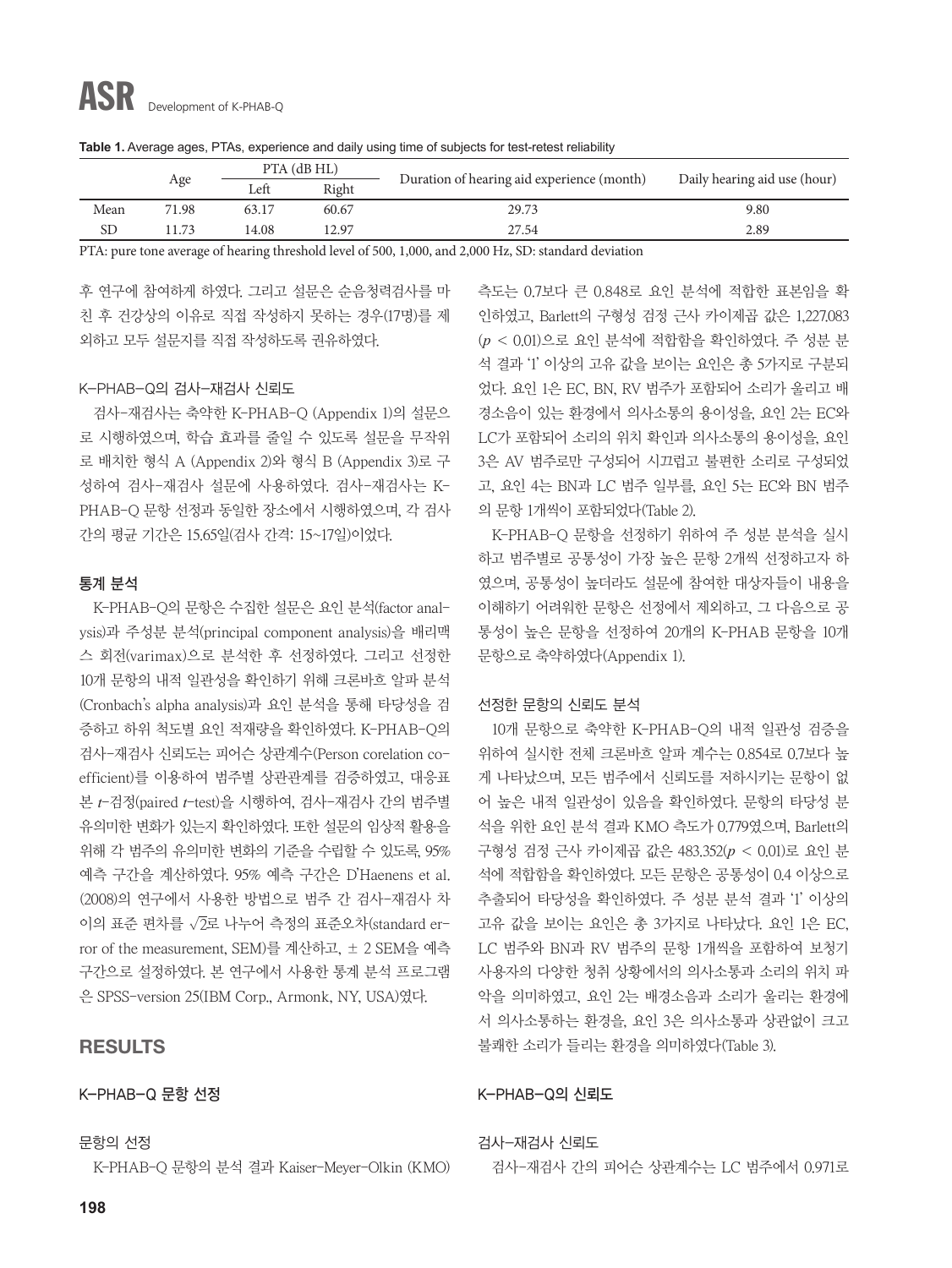|                        |                           | Principle component |              |                | Factor         |                |                |
|------------------------|---------------------------|---------------------|--------------|----------------|----------------|----------------|----------------|
| Category               | Items                     | extracted value     | $\mathbf{1}$ | $\overline{c}$ | $\overline{3}$ | $\overline{4}$ | 5              |
| $\operatorname{EC}$    | $\mathbf{1}$              | 0.755               | 0.482        | 0.611          |                |                |                |
|                        | $\overline{4}$            | 0.848               |              |                |                |                | 0.854          |
|                        | 10                        | 0.669               | 0.441        | 0.635          |                |                |                |
|                        | 13                        | 0.596               | 0.411        | 0.615          |                |                |                |
| ${\rm BN}$             | $\overline{c}$            | 0.644               | 0.610        |                |                |                |                |
|                        | $\overline{7}$            | 0.765               | 0.761        |                |                |                |                |
|                        | 15                        | 0.776               |              |                |                | 0.673          | 0.438          |
|                        | 17                        | 0.488               |              |                |                | 0.598          |                |
| $\mathbb{R}\mathbf{V}$ | $\boldsymbol{9}$          | 0.660               | 0.653        |                |                |                |                |
|                        | 14                        | 0.719               | 0.703        |                |                |                |                |
|                        | 19                        | 0.672               | 0.797        |                |                |                |                |
|                        | 18                        | 0.689               | 0.763        |                |                |                |                |
| $\operatorname{AV}$    | $\overline{\mathbf{3}}$   | 0.658               |              |                | 0.770          |                |                |
|                        | $\,8\,$                   | 0.846               |              |                | 0.895          |                |                |
|                        | 12                        | 0.750               |              |                | 0.781          |                |                |
|                        | 20                        | 0.729               |              |                | 0.822          |                |                |
| LC                     | 16                        | 0.791               |              | 0.816          |                |                |                |
|                        | 6                         | 0.761               |              | 0.627          |                | 0.511          |                |
|                        | 5                         | 0.669               |              | 0.752          |                |                |                |
|                        | 11                        | 0.781               |              | 0.663          |                | 0.434          |                |
| Eigen value            |                           |                     | 4.080        | 3.787          | 3.265          | 1.683          | 1.450          |
| Explained variance (%) |                           |                     | 20.399       | 18.936         | 16.327         | 8.413          | 7.250          |
|                        | Accumulative variance (%) |                     | 20.399       | 39.336         | 55.663         | 64.076         | 71.325         |
| Number of items        |                           |                     | 9            | 7              | $\overline{4}$ | $\overline{4}$ | $\overline{c}$ |

**Table 2.** Results of the factor and principal component analysis of the Korean version of profile of hearing aid benefit (n = 105) questionnaires

EC: ease of communication, BN: background noise, RV: reverberation, AV: aversiveness of sounds, LC: localization

나타나 모든 범주에서 높은 상관관계를 갖고 있음을 확인하였 다. 또한 대응표본 *t*-검정을 실시한 결과 범주별 *p* 값은 0.417~ 0.885로 모든 범주에서 검사-재검사 간의 유의미한 차이는 나 타나지 않았다.

#### 95% 예측 구간

검사-재검사 간의 측정의 표준오차(SEM)는 4.091~8.867로 나타나, 95% 예측 구간은 EC ± 16.823, BN ± 17.734, RV ± 12.123, AV ± 14.404, LC ± 8.193으로 나타났다(Table 4).

#### **DISCUSSIONS**

본 연구는 보청기적합 현장에서 보다 나은 청능재활 서비스 를 제공할 수 있도록 착용 전후에 심리음향적인 이득 또는 핸 디캡의 변화를 평가하기 위한 설문 K-PHAB의 평가 시간을 줄일 수 있으면서도, 임상적 효용성은 유지할 수 있는 축약 설 문 K-PHAB-Q 설문지를 개발하고자 하였다. 이를 위해 105명 의 보청기 사용자를 대상으로 K-PHAB 설문 응답을 분석하였

다. 수집한 설문을 분석하여 EC, BN, RV, AV, LC 각각의 범주 에서 공통성이 높은 문항을 2개씩 선정하여 총 10개 문항으로 축약하였다.

K-PHAB-Q 설문은 K-PHAB 설문을 축약하여 개발한 뒤 크론바흐 알파 계수를 통해 내적 일관성을 확인하였다. George & Mallery(2013)는 일반적으로 크론바흐 알파 계수가 0.7보다 크면 내적 일관성이 높은 것으로 판단한다고 하였는데, 10개 문항으로 구성된 K-PHAB-Q의 전체 크론바흐 알파 계수는 0.854로 바람직한 수준의 내적 일관성을 보였다. 각 범주별로는 0.738~0.806으로 수용 가능한 수준에서 바람직한 수준의 내 적 일관성을 보였다. 본 연구에서 축약의 대상으로 선정한 20개 문항의 K-PHAB 개발 연구에서 Kim et al.(2016)은 전체 크론 바흐 알파 계수가 0.877, 범주별로는 0.754~0.813으로 나타났 다고 보고하였으며, Cox & Alexander(1995)의 24개의 문항으 로 구성된 APHAB 개발 연구에서 보청기 사용자를 대상으로 한 범주별 크론바흐 알파 계수는 0.84~0.85 수준으로 보고하 였다. 또한 Ku & Kim(2000)은 25개 문항의 Korean HHIE (K-HHIE)와 이를 축약하여 10개 문항으로 구성된 K-HHIE-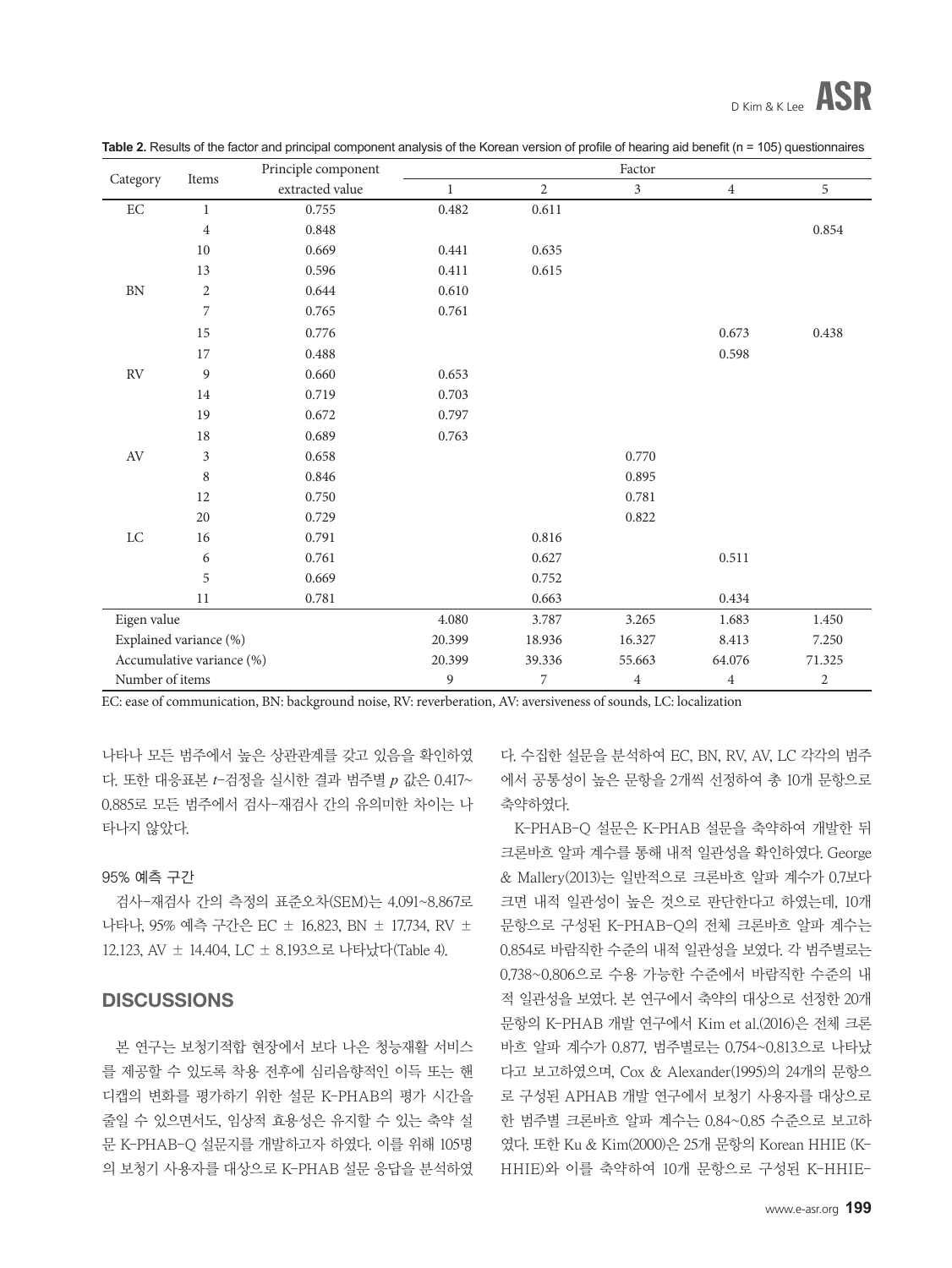## ASR Development of K-PHAB-Q

|                           | Items | Total Cronbach's alpha 0.854 |              | Principle component | Factor |                |       |  |
|---------------------------|-------|------------------------------|--------------|---------------------|--------|----------------|-------|--|
| Category                  |       | $\alpha$                     | When deleted | extracted value     |        | $\overline{2}$ | 3     |  |
| EC                        |       | 0.738                        | 0.842        | 0.471               | 0.581  |                |       |  |
|                           | 10    |                              | 0.829        | 0.656               | 0.684  |                |       |  |
| BN                        | 7     | 0.746                        | 0.833        | 0.737               |        | 0.763          |       |  |
|                           | 15    |                              | 0.852        | 0.544               | 0.467  | 0.525          |       |  |
| <b>RV</b>                 | 14    | 0.751                        | 0.828        | 0.692               | 0.504  | 0.630          |       |  |
|                           | 19    |                              | 0.852        | 0.831               |        | 0.907          |       |  |
| AV                        | 8     | 0.806                        | 0.840        | 0.817               |        |                | 0.893 |  |
|                           | 12    |                              | 0.832        | 0.770               |        |                | 0.817 |  |
| LC                        | 16    | 0.758                        | 0.844        | 0.775               | 0.830  |                |       |  |
|                           | 6     |                              | 0.855        | 0.718               | 0.844  |                |       |  |
| Eigen value               |       |                              | 2.817        | 2.265               | 1.928  |                |       |  |
| Explained variance (%)    |       |                              |              | 28.174              | 22.653 | 19.281         |       |  |
| Accumulative variance (%) |       |                              |              | 28.174              | 50.827 | 70.109         |       |  |
| Number of items           |       |                              |              |                     | 6      | $\overline{4}$ | 2     |  |

**Table 3.** Results of the factor, principal component and Cronbach's alpha analysis using Korean version of profile of hearing aid benefitquick version

EC: ease of communication, BN: background noise, RV: reverberation, AV: aversiveness of sounds, LC: localization

**Table 4.** Test-retest reliability analysis and 95% PI result in each category of Korean version of profile of hearing aid benefit-quick version

| Category | Mean $(SD)$   |               | Mean difference    |         | <i>p</i> -value | <b>SEM</b> | 95% PI   |
|----------|---------------|---------------|--------------------|---------|-----------------|------------|----------|
|          | Test          | Retest        | (test-retest) (SD) | r value |                 |            |          |
| EC       | 45.59 (25.42) | 45.31 (24.98) | 0.27(0.45)         | 0.889   | 0.885           | 8.412      | ± 16.823 |
| BN       | 62.73 (22.27) | 62.39(22.49)  | $0.34(-0.22)$      | 0.843   | 0.866           | 8.867      | ± 17.734 |
| RV       | 66.51 (18.22) | 67.58 (19.61) | $-1.06(-1.40)$     | 0.900   | 0.438           | 6.061      | ± 12.123 |
| AV       | 66.35 (21.79) | 65.70 (22.34) | $0.65(-0.54)$      | 0.894   | 0.689           | 7.202      | ± 14.404 |
| LC       | 40.73 (24.19) | 41.48 (23.92) | $-0.75(0.27)$      | 0.971   | 0.417           | 4.091      | ± 8.183  |

95% PI: 95% prediction interval, SD: standard deviation, r value: Pearson's correlation coefficient, *p*-value: paired *t*-test, SEM: standard error of the measurement, EC: ease of communication, BN: background noise, RV: reverberation, AV: aversiveness of sounds, LC: localization

screening version (K-HHIE-S)의 비교 연구에서 K-HHIE의 크론바흐 알파 계수는 0.93~0.94였지만, K-HHIE-S에서는 0.83~0.87로 내적 일관성이 하락한 것에 대해서 설문의 문항 수가 줄어들었기 때문이라고 보고하였다. K-PHAB-Q의 내적 일관성이 APHAB보다 조금 낮게 나타난 이유는 문항의 수가 줄어들었기 때문이라고 판단되며, K-PHAB와는 매우 유사한 수준으로 나타나 문항의 수가 절반으로 줄었음에도 높은 내적 일관성을 나타냈다.

K-PHAB-Q의 검사-재검사 간의 신뢰도 검증을 위해 실시 한 범주별 피어슨 상관계수는 EC 0.889, BN 0.843, RV 0.900, AV 0.894, LC 0.971로 모든 범주에서 높은 상관성(r > 0.8)이 나타났다. K-PHAB 개발 연구 범주별 상관계수는 EC 0.87, BN 0.86, RV 0.82, BN 0.96, AV 0.91로 보고하였고, APHAB 개발 연구에서 범주별 상관계수는 EC 0.76, RV 0.81, BN 0.67, AV 0.70으로 보고하였다. K-PHAB와 K-PHAB-Q는 APHAB보다 높은 상관관계를 보였는데, 이는 Schum(1993)의 hearing aid performance inventory 축약 연구에서 보고한 범 주별 상관계수 0.73~0.85보다 높게 나타나 K-PHAB-Q와 K-PHAB 모두 검사-재검사 간의 높은 신뢰도를 보였음을 알 수 있었다.

또한 검사-재검사를 통해 분석한 범주별 95% 예측 구간은 K-PHAB-Q가 EC ± 16.823, BN ± 17.734, RV ± 12.123, AV  $\pm$  14.404, LC  $\pm$  8.193, K-PHAB은 EC  $\pm$  13.78, BN  $\pm$ 9.78, RV ± 10.24, AV ± 13.50, LC ± 12.00으로 보고하였다. 이는 K-PHAB-Q는 K-PHAB보다 문항 수가 적고 난청인이 어려워하는 문항을 제거하였기 때문에 차이가 발생된 것으로 판 단된다. 또한 APHAB 개발 연구에서는 범주별 95% 신뢰 구간은 EC ± 26, RV ± 22, BN ± 27, AV ± 36이라고 보고하였다. 이 는 K-PHAB와 K-PHAB-Q의 예측 구간보다 큰 차이를 나타 내는데 그 이유는 두 가지를 예상해 볼 수 있다. 먼저, APHAB 개발 연구에서 활용한 검사-재검사 데이터는 Cox & Rivera (1992)에 의해 연구된 66개 문항의 PHAB 검사-재검사 데이터 중 APHAB으로 선정된 25개 문항에 대한 결과를 간추려 분석 하고, 실제 APHAB 설문으로 검사-재검사 연구를 하지 않았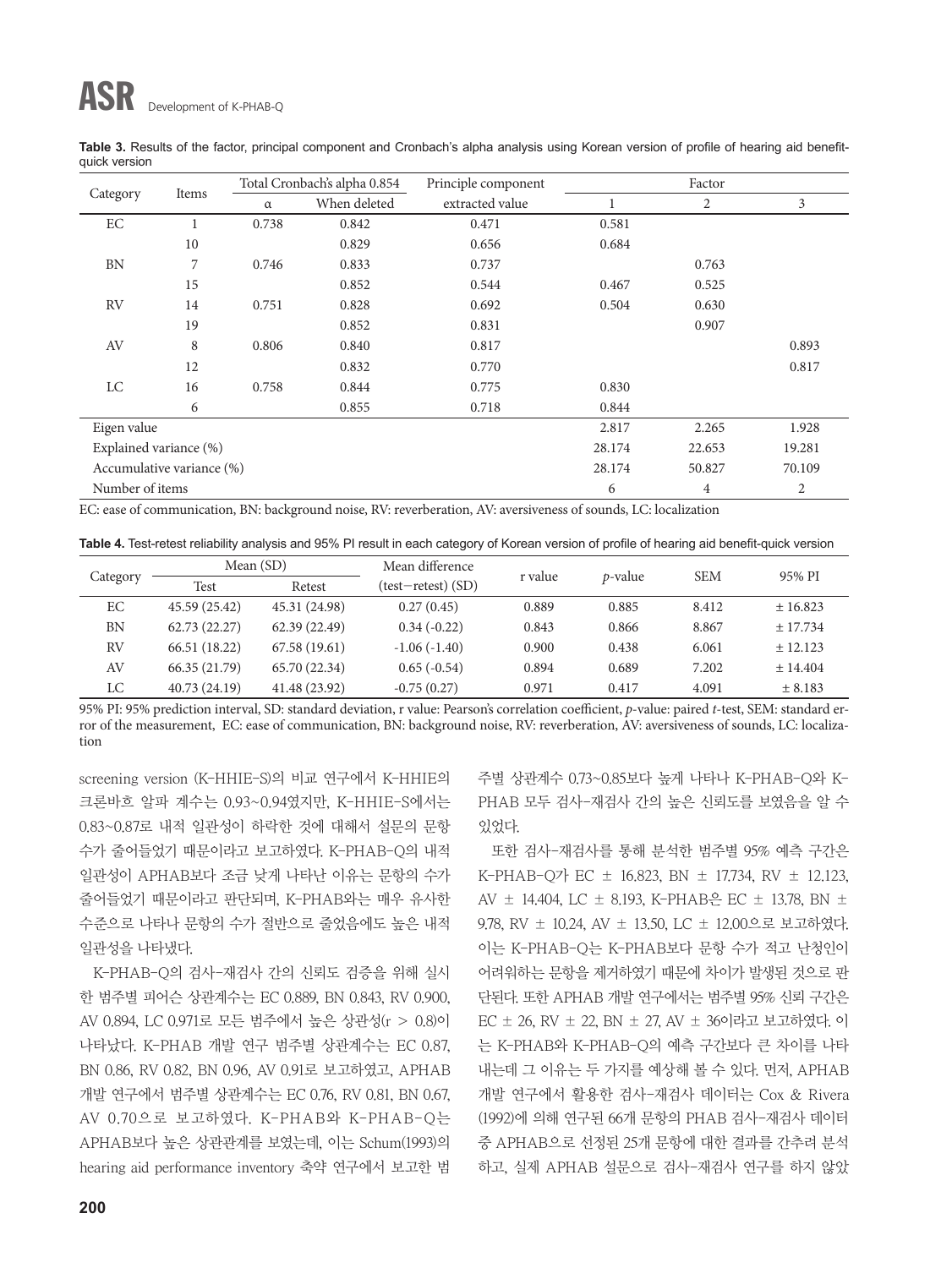다는 점, 두 번째로, PHAB 연구에서는 검사-재검사를 총 3회 실시하였는데, 1차와 2차 검사의 평균 간격은 12주였으며, 2차 와 3차 검사의 평균 간격은 23주로 2~3주가 소요된 K-PHAB 와 15.65일이 소요된 K-PHAB-Q의 검사-재검사 간격과 차이 가 있었기 때문이라고 생각한다.

축약 설문은 K-PHAB이 측정하고자 하는 것을 정확하고 충 실하게 측정할 수 있어야 하며, 본래의 K-PHAB와 일관성이 있어야 한다. 따라서 K-PHAB와 K-PHAB-Q의 상관관계에 대한 연구가 필요하다. 또한 거동이 불편하여 적극적으로 사회 활동을 하지 못하는 고령의 대상자들은 특정 범주에서 묘사하 는 다양한 청취 상황에 대해 쉽게 떠올리지 못하거나 이해하는 데 어려움을 호소하여 문항에 대해 추가적인 설명을 요구하였 는데 이는 설문 작성 시간을 지연시키는 요인이 되므로, 거동이 불편한 고령의 난청인을 대상으로 쉽게 청취 환경을 떠올릴 수 있는 문항을 고려하여 개발한다면 보다 효율적으로 설문평가 를 수행할 수 있을 것이다. 그리고 본 연구는 K-PHAB 설문지 와 마찬가지로 문항의 청취 상황을 충분히 이해할 수 있는 성 인을 대상으로만 사용할 수 있다는 한계가 있다. 문항을 이해 하기 어려운 아동이나 사회적 활동이 제한적인 고령의 경우 문 항을 이해하는 데 어려움이 있을 수 있으므로 연령과 사회적 활동성을 고려한 추가적인 문항의 개발이 필요하다.

본 연구에서 축약한 K-PHAB-Q는 각 범주당 2개 문항으로 고령의 보청기 사용자들도 K-PHAB에 비해 짧은 시간 안에 심리음향적인 이득 그리고 핸디캡을 평가할 수 있다. 아울러 검 사-재검사 신뢰도를 통하여 개인별 유의미한 변화의 기준인 95% 예측 구간을 확인하였다. 따라서 보청기의 조절 및 청능재 활의 진행에 따라 범주별 점수의 변화를 95% 예측 구간과 비 교함으로써 의미 있는 변화를 확인하여 범주별 청능재활 계획 을 보다 구체적으로 수립할 수 있어 난청인에게 보다 향상된 청 능재활 서비스를 제공할 수 있을 것이다.

중심 단어 : K-PHAB·K-PHAB-Q·보청기 착용 이득· 착용 효과 측정·자가평가 설문.

**Ethical Statement** 

This study was approved by the Institutional Review Board of Hallym University of Graduate Studies (IRB # HUGSAUD106582).

**Acknowledgments**  N/A

**Declaration of Conflicting Interests** There are no conflict of interests.

**Funding**  N/A

#### **Author Contributions**

K.L. designed experimental procedures. D.K. collected and analyzed data. D.K. and K.L. wrote the paper. D.K. and K.L. discussed the results together and implications at each data.

**ORCID iDs**

| Daeyoung Kim  | https://orcid.org/0000-0002-6303-1088 |
|---------------|---------------------------------------|
| Kyoungwon Lee | https://orcid.org/0000-0002-1297-6436 |

#### **REFERENCES**

- Chu, H., Cho, Y. S., Park, S. N., Byun, J. Y., Shin, J. E., Han, G. C., et al. (2012). Standardization for a Korean adaptation of the international outcome inventory for hearing aids: Study of validity and reliability. *Korean Journal of Otorhinolaryngology-Head and Neck Surgery*, *55(1)*, 20-25.
- Cox, R. M. & Alexander, G. C. (1995). The abbreviated profile of hearing aid benefit. *Ear and Hearing*, *16(2)*, 176-186.
- Cox, R. M. & Alexander, G. C. (1999). Measuring satisfaction with amplification in daily life: The SADL scale. *Ear and Hearing*, *20(4)*, 306-320.
- Cox, R. M. & Alexander, G. C. (2002). The international outcome inventory for hearing aids (IOI-HA): Psychometric properties of the English version: El inventario international de resultados para auxiliares auditivos (IOI-HA): Propiedades psicometricas de la version en ingles. *International Journal of Audiology*, *41(1)*, 30-35.
- Cox, R. M. & Gilmore, C. (1990). Development of the profile of hearing aid performance (PHAP). *Journal of Speech and Hearing Research*, *33(2)*, 343-357.
- Cox, R. M. & Rivera, I. M. (1992). Predictability and reliability of hearing aid benefit measured using the PHAB. *Journal of the American Academy of Audiology*, *3(4)*, 242-254.
- Davis, A. (2003). Population study of the ability to benefit from amplification and the provision of a hearing aid in 55-74-year-old first-time hearing aid users. *International Journal of Audiology*, *42(Supplement 2)*, 39-52.
- D'Haenens, W., Vinck, B. M., De Vel, E., Maes, L., Bockstael, A., Keppler, H., et al. (2008). Auditory steady-state responses in normal hearing adults: A test-retest reliability study. *International Journal of Audiology*, *47(8)*, 489-498.
- Dillon, H., James, A., & Ginis, J. (1997). Client oriented scale of improvement (COSI) and its relationship to several other measures of benefit and satisfaction provided by hearing aids. *Journal of the American Academy of Audiology*, *8(1)*, 27-43.
- George, D. & Mallery, P. (2003). *SPSS for Windows Step by Step: A Simple Guide and Reference 11.0 Update.* (4th ed.). Boston, MA: Allyn & Bacon.
- Han, W., Lee, D., Koo, M., & Kim, J. (2015). Questionnaires for the hearingimpaired adults and elderly: A systematic literature review. *Audiology and Speech Research*, *11(1)*, 3-16.
- Jo. B. H., Shin. E. Y., & Kim, J. S. (2011). A study of validity for psychometric evaluation using attitude toward loss of hearing questionnaire (ALHQ) for the hearing impaired. *Audiology*, *7(1)*, 19-27.
- Kim, G., Lee, E., Kim, D., & Kim, J. (2018). An analysis study of features for hearing aid satisfaction questionnaires: Satisfaction with amplification in daily life, client oriented scale of improvement, international outcome inventory for hearing aids. *Audiology and Speech Research*, *14(3)*, 158- 175.
- Kim, T., Sim, S., & Lee, K. (2016). Development of Korean version of profile of hearing aid benefit. *Audiology and Speech Research*, *12(4)*, 209-220.
- Kochkin, S. (2010). MarkeTrak VIII: Consumer satisfaction with hearing aids is slowly increasing. *The Hearing Journal*, *63(1)*, 19-20, 22, 24, 26, 28, 30-32.
- Ku, H. & Kim, J. (2000). Test-retest reliability of the Korean hearing handicap inventory for the elderly (KHHIE). *Communication Sciences and Disorders*, *5(1)*, 1-22.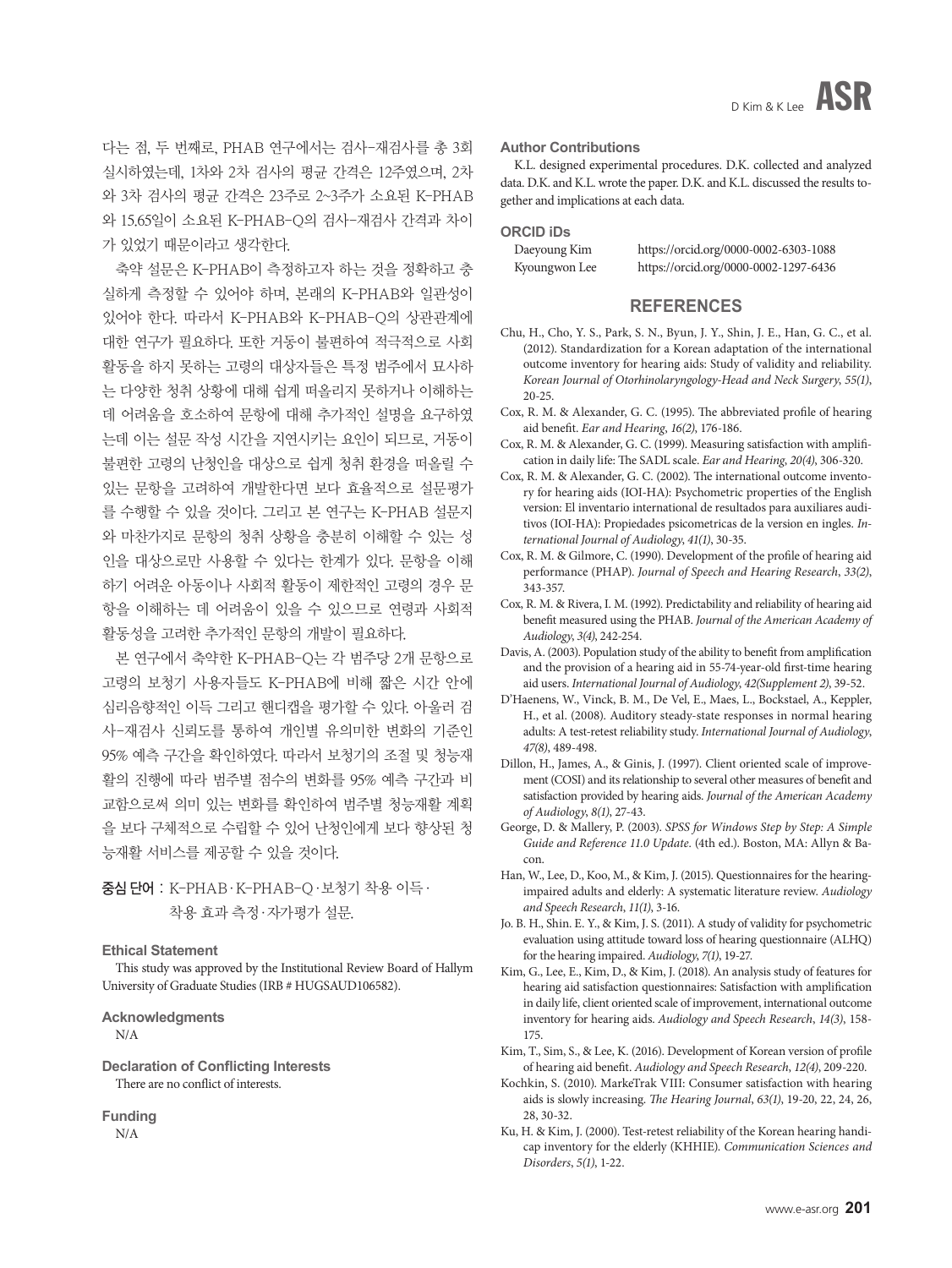# ASR Development of K-PHAB-Q

- Ku, H. & Kim, J. (2010). The development of the Korean evaluation scale for hearing handicap (KESHH) for the geriatric hearing loss. *Journal of the Korea Gerontological Society*, *30(3)*, 973-992.
- Mulrow, C. D., Tuley, M. R., & Aguilar, C. (1990). Discriminating and responsiveness abilities of two hearing handicap scales. *Ear and Hearing*, *11(3)*, 176-180.
- Poon, L. W. (1985). Differences in human memory with aging: Nature, causes, and clinical implications. In Birren, J. E. & Schaie, K. W. *The Handbooks of Aging. Handbook of the Psychology of Aging* (pp. 427–462).

New York, NY: Van Nostrand Reinhold Co.

- Saunders, G. H. & Cienkowski, K. M. (1996). Refinement and psychometric evaluation of the attitudes toward loss of hearing questionnaire. *Ear and Hearing*, *17(6)*, 505-519.
- Schum, D. J. (1993). Test-retest reliability of a shortened version of the hearing aid performance inventory. *Journal of the American Academy of Audiology*, *4(1)*, 18-21.
- Ventry, I. M. & Weinstein, B. E. (1982). The hearing handicap inventory for the elderly: A new tool. *Ear and Hearing*, *3(3)*, 128-134.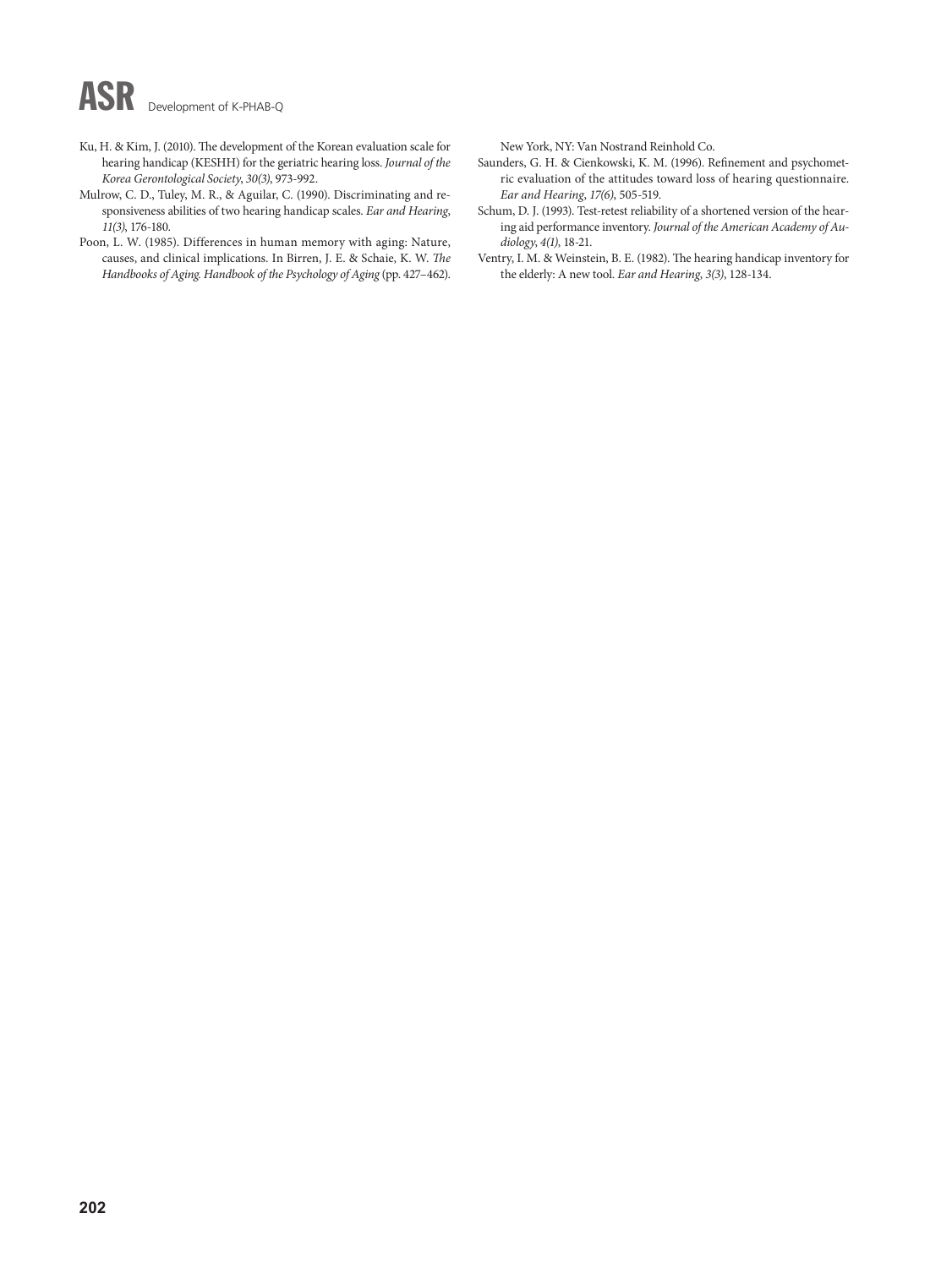## $\square$  APPENDICES  $\square$

## **Appendix 1.** Selected Items for Korean Version of Profile of Hearing Aid Benefit-Quick Version (K-PHAB-Q)

| Category  |                 | <b>Items</b>                                    |
|-----------|-----------------|-------------------------------------------------|
|           |                 | 조용한 곳에서 마주앉아 이야기할 때 그 사람의 말을 알아듣기 어렵다.          |
| <b>EC</b> | 10              | 조용한 곳에서 상대방이 불러주는 주소나 전화번호를 받아 적기 어렵다.          |
| <b>BN</b> | 7               | 달리는 자동차 또는 전철 안에서 다른 사람의 말을 이해하기 어렵다.           |
|           | 15 $(r)$        | 혼잡한 상점 또는 마트에서 점원이 하는 말을 이해할 수 있다.              |
| <b>RV</b> | 14              | 소리가 울리는 큰 강의실에서 강의를 들을 때 많은 내용을 놓치곤 한다.         |
|           | 19              | 소리가 울리는 큰 강당에서 대화할 때 상대방의 말을 알아듣기 위해서는 집중해야 한다. |
|           | 8               | 가까이에서 지나가는 트럭 또는 오토바이의 소리가 너무 커서 불편하다.          |
| AV        | 12 <sup>°</sup> | 전철 또는 기차역에서 전동차 또는 기차가 통과하는 소리가 너무 커서 불편하다.     |
| <b>LC</b> | 16              | 누군가 나를 부를 때 그 사람을 찾기 위해서는 여러 번 두리번거려야 한다.       |
|           | 6(r)            | 주변에서 어떤 소리가 들릴 때 소리가 나는 위치를 쉽게 알 수 있다.          |

EC: ease of communication, BN: background noise, RV: reverberation, AV: aversiveness of sounds, LC: localization,

r: reverse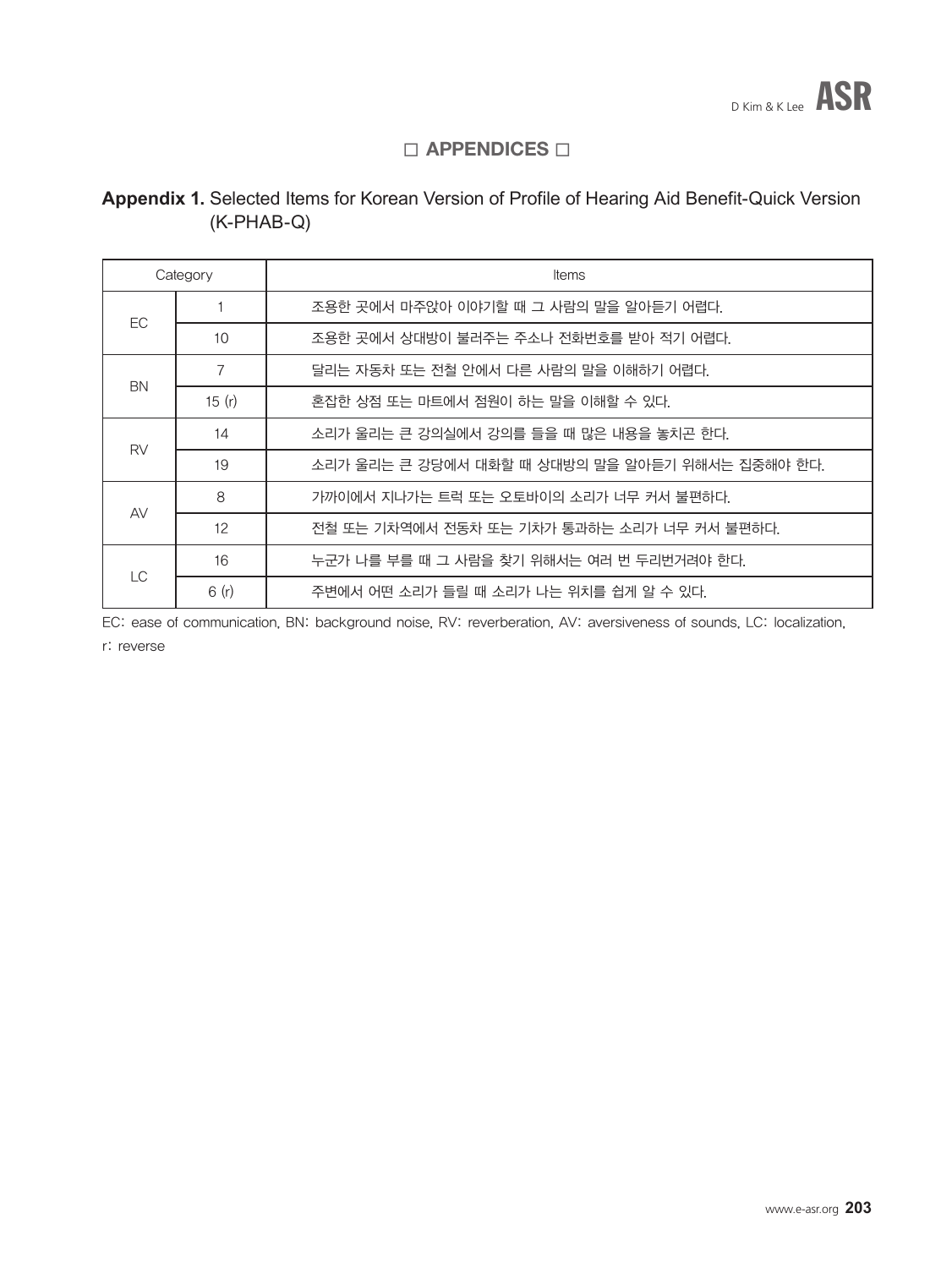### **Appendix 2.** Korean Version of Profile of Hearing Aid Benefit-Quick Version (K-PHAB-Q): Form A



 아래 문항을 읽고 본인의 일상생활의 경험과 가장 유사하다고 생각되는 곳에 동그라미(◯)표 해주십시오. 답변은 7개로 나누어져 있습니다. 예를 들어 어떠한 문항에서 설명한 상황이 본인에게 87% 정도로 유사하다고 생각한다면, ② 대부분 그렇다(87%)에 동 그라미(◯)를 표시해 주시면 됩니다. 만약 설명된 상황을 경험해 본 적이 없다면 비슷한 상황을 생각해 보시고 답변해 주십시오.

|                 | $\circled7$<br>$\bigcirc$<br>(5)<br>$\circledcirc$<br>$^{\circledR}$<br>$\circled{3}$<br>$\circled{4}$ |                                                                                                       |
|-----------------|--------------------------------------------------------------------------------------------------------|-------------------------------------------------------------------------------------------------------|
|                 |                                                                                                        |                                                                                                       |
|                 | 87%<br>50%<br>25%<br>99%<br>75%<br>12%<br>1%<br>항상<br>대부분<br>가끔<br>가끔<br>대부분<br>절대<br>보통이다             |                                                                                                       |
|                 | 그렇지 않다 그렇지 않다<br>그렇다<br>그렇다<br>그렇다<br>그렇지 않다                                                           |                                                                                                       |
|                 | 조용한 곳에서 마주앉아 이야기할 때 그 사람의 말을 알아듣기 어렵다.                                                                 | (2)<br>$\circled{3}$<br>$\circled{4}$<br>$\circledS$<br>$\circledcirc$<br>$\bigcirc$<br>$\circled7$   |
| 2               | 전철 또는 기차역에서 전동차 또는 기차가 통과하는 소리가 너무 커서 불편하다.                                                            | $\circled{3}$<br>$\circledS$<br>(2)<br>④<br>$\circled{6}$<br>$\circled7$<br>(1)                       |
| 3               | 소리가 울리는 큰 강당에서 대화할 때 상대방의 말을 알아듣기 위해서는 집중해야 한다.                                                        | $\circled{3}$<br>$\circled{1}$<br>(2)<br>$\circled{4}$<br>$\circledS$<br>$\circled{6}$<br>$\circled7$ |
| 4               | 가까이에서 지나가는 트럭 또는 오토바이의 소리가 너무 커서 불편하다.                                                                 | (2)<br>$\circled{3}$<br>67<br>4<br>$\circledS$<br>$\bigcirc$                                          |
| 5               | 소리가 울리는 큰 강의실에서 강의를 들을 때 많은 내용을 놓치곤 한다.                                                                | (2)<br>$\circled{3}$<br>$\circledS$<br>$\circled{6}$<br>4<br>$\circled7$<br>(1)                       |
| 6(r)            | 혼잡한 상점 또는 마트에서 점원이 하는 말을 이해할 수 있다.                                                                     | $\circled{6}$<br>(2)<br>$\circled{3}$<br>(5)<br>$\circled7$<br>$\circled{4}$<br>(1)                   |
| $\overline{7}$  | 달리는 자동차 또는 전철 안에서 다른 사람의 말을 이해하기 어렵다.                                                                  | $\circled{3}$<br>$\circledS$<br>(2)<br>④<br>67<br>(1)                                                 |
| 8               | 누군가 나를 부를 때 그 사람을 찾기 위해서는 여러 번 두리번거려야 한다.                                                              | (2)<br>$\circled{3}$<br>$\circledS$<br>$\circled6$<br>$\circled{7}$<br>$\circled{4}$<br>(1)           |
| 9(r)            | 주변에서 어떤 소리가 들릴 때 소리가 나는 위치를 쉽게 알 수 있다.                                                                 | $\circled{3}$<br>(2)<br>$\circled{4}$<br>$\circledS$<br>$\circled{6}$<br>$\circled7$<br>(1)           |
| 10 <sup>°</sup> | 조용한 곳에서 상대방이 불러주는 주소나 전화번호를 받아 적기 어렵다.                                                                 | $\circled{3}$<br>(2)<br>$\circledS$<br>$\circled{6}$<br>$\left( 7\right)$<br>$\circled{4}$<br>(1)     |

r: reverse